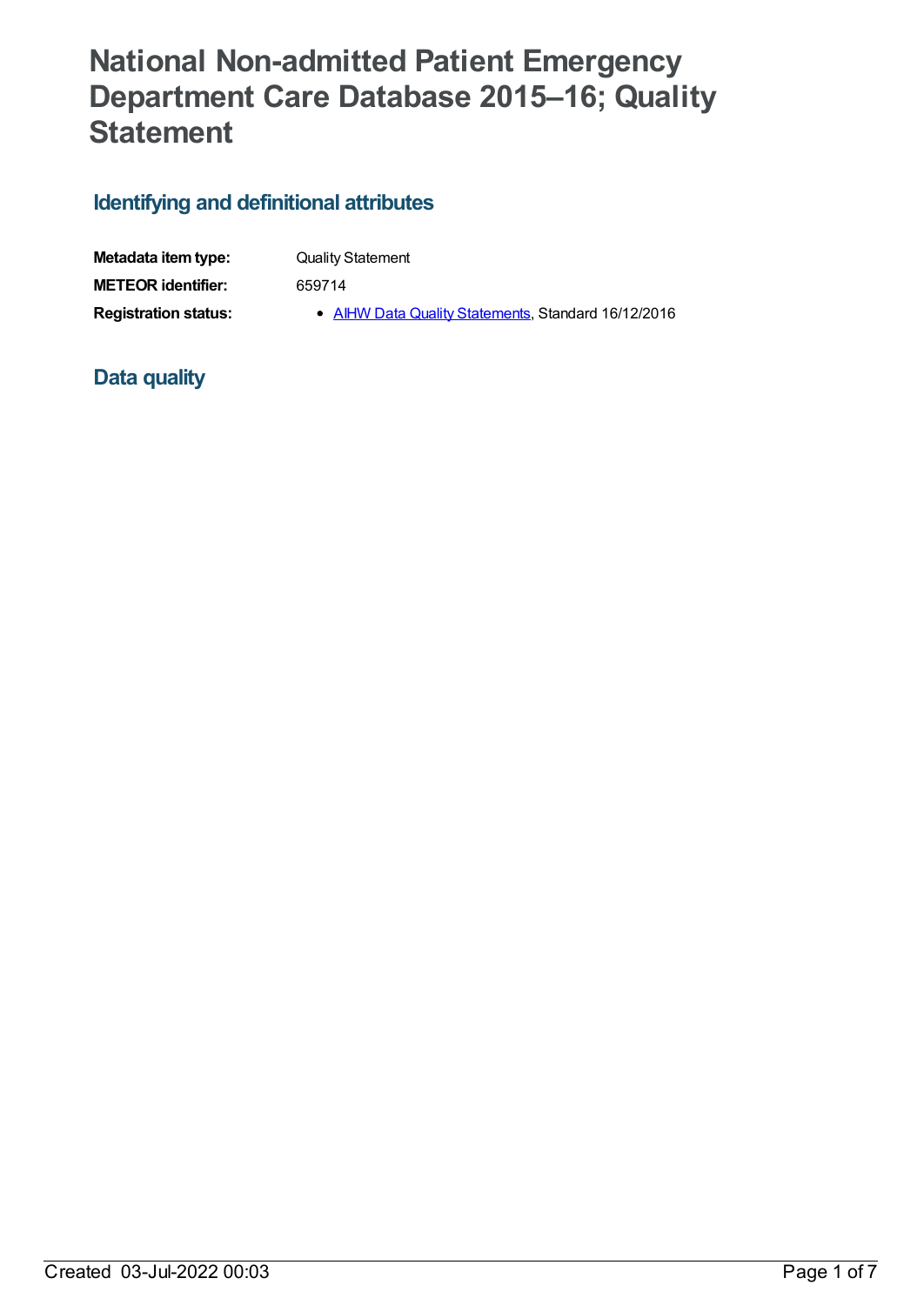#### **Summary of key data quality issues**

- The National Non-admitted Patient Emergency Department Care Database (NNAPEDCD) is a compilation of episode-level data for emergency department presentations in public hospitals.
- Australian Capital Territory emergency department care data for the 2015–16 reference year were not available at time of publication of the Emergency department care 2015–16: Australian hospital statistics report.
- For 2015–16, states and territories were able to provide data for the NNAPEDCD using either the Non-admitted patient emergency department care National Minimum Data Set (NAPEDC NMDS) or the NAPEDC Data Set Specification (DSS). Queensland provided data to the NNAPEDCD using the DSS while all other states and territories provided data using the NMDS specification. Therefore, the data for Queensland may not be entirely comparable with data provided for other states and territories.
- For 2015–16, waiting times for care information could not be calculated for about 93,000 emergency department presentations (for which waiting times are applicable), including about 43,000 presentations for 1 Public acute group B hospital in Western Australia.
- For 2015–16, the length of emergency department stay could not be calculated for about 6,600 emergency department presentations, mostly in New South Wales.
- The scope of the NAPEDC NMDS changed between 2012–13 and 2013– 14.
- Changes in data set specifications in the second half of 2011–12 may affect the comparability of these data with data for other reporting periods.
- Although there are national standards for data on non-admitted patient emergency department services, there are some variations in how those services are defined and counted across states and territories and over time.
- The quality of the data reported for Indigenous status has not been formally assessed; therefore, caution should be exercised when interpreting these data.
- A principal diagnosis was not reported for about 352,000 records.

#### **Description**

The NNAPEDCD is a compilation of episode-level data that provides information on the care provided (including waiting times for care) for patients registered for care in emergency departments in public hospitals where the emergency department meets the following criteria:

- purposely designed and equipped area with designated assessment, treatment and resuscitation areas
- ability to provide resuscitation, stabilisation and initial management of all emergencies
- availability of medical staff in the hospital 24 hours a day
- designated emergency department nursing staff 24 hours per day 7 days per week, and a designated emergency department nursing unit manager.

For the 2015–16 reference year, states and territories were able to provide data for the NNAPEDCD using either the NAPEDC NMDS specification or the NAPEDC DSS (see also 'Relevance', 'Coherence' and "Interpretability').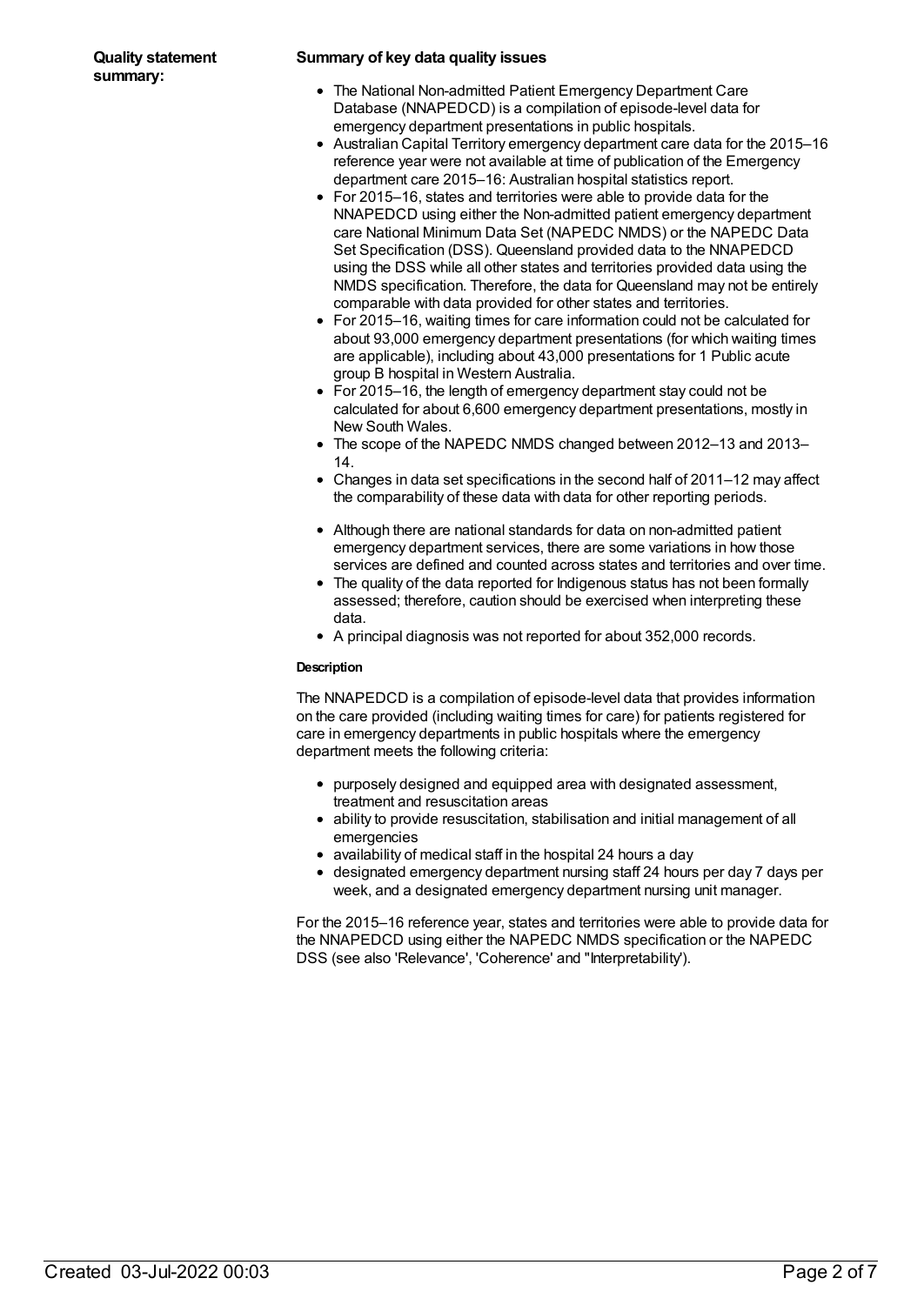| Institutional environment: | The AIHW is a major national agency set up by the Australian Government under<br>the Australian Institute of Health and Welfare Act 1987 (Cwlth) to provide reliable,<br>regular and relevant information and statistics on Australia's health and welfare. It is<br>an independent statutory authority established in 1987, governed by a management<br>board, and accountable to the Australian Parliament through the Health portfolio.               |
|----------------------------|----------------------------------------------------------------------------------------------------------------------------------------------------------------------------------------------------------------------------------------------------------------------------------------------------------------------------------------------------------------------------------------------------------------------------------------------------------|
|                            | The AIHW aims to improve the health and wellbeing of Australians through better<br>health and welfare information and statistics. It collects and reports information on a<br>wide range of topics and issues, ranging from health and welfare expenditure,<br>hospitals, disease and injury, and mental health, to ageing, homelessness,<br>disability and child protection.                                                                            |
|                            | The AIHW also plays a role in developing and maintaining national metadata<br>standards. This work contributes to improving the quality and consistency of<br>national health and welfare statistics. The Institute works closely with governments<br>and non-government organisations to achieve greater adherence to these<br>standards in administrative data collections to promote national consistency and<br>comparability of data and reporting. |
|                            | One of the main functions of the AIHW is to work with the states and territories to<br>improve the quality of administrative data and, where possible, to compile national<br>data sets based on data from each jurisdiction, to analyse these data sets and<br>disseminate information and statistics.                                                                                                                                                  |
|                            | The Australian Institute of Health and Welfare Act, in conjunction with compliance to<br>the Privacy Act 1988 (Cwlth), ensures that the data collections managed by the<br>AIHW are kept securely and under the strictest conditions with respect to privacy<br>and confidentiality.                                                                                                                                                                     |
|                            | For further information see the AIHW website www.aihw.gov.au.                                                                                                                                                                                                                                                                                                                                                                                            |
|                            | Data for the NNAPEDCD were supplied to the AIHW by state and territory health<br>authorities under the terms of the National Health Information Agreement (see the<br>following links):                                                                                                                                                                                                                                                                  |
|                            | http://www.aihw.gov.au/nhissc/                                                                                                                                                                                                                                                                                                                                                                                                                           |
|                            | http://www.aihw.gov.au/publication-detail/?id=60129550408.                                                                                                                                                                                                                                                                                                                                                                                               |
|                            | The state and territory health authorities received these data from public hospitals.<br>States and territories use these data for service planning, monitoring and internal<br>and public reporting. Hospitals may be required to provide data to states and<br>territories through a variety of administrative arrangements, contractual<br>requirements or legislation.                                                                               |
| <b>Timeliness:</b>         | Data for the NNAPEDCD are reported annually. The most recent reference period<br>for this data set includes records for non-admitted patient emergency department<br>service episodes between 1 July 2015 and 30 June 2016.                                                                                                                                                                                                                              |
|                            | States and territories provided a first version of the 2015-16 data to the AIHW<br>during July and August 2016. Australian Capital Territory emergency department<br>care data for the 2015–16 reference year were not available at time of publication<br>of the Emergency department care 2015–16: Australian hospital statistics report.<br>This report was published on 17 November 2016.                                                            |
| <b>Accessibility:</b>      | The AIHW provides a variety of products that draw upon the NNAPEDCD.<br>Published products (including the Australian hospital statistics series of products<br>with associated Excel tables) are available on the AIHW website.                                                                                                                                                                                                                          |
|                            | These products may be accessed on the AIHW website at:                                                                                                                                                                                                                                                                                                                                                                                                   |
|                            | http://www.aihw.gov.au/hospitals/.                                                                                                                                                                                                                                                                                                                                                                                                                       |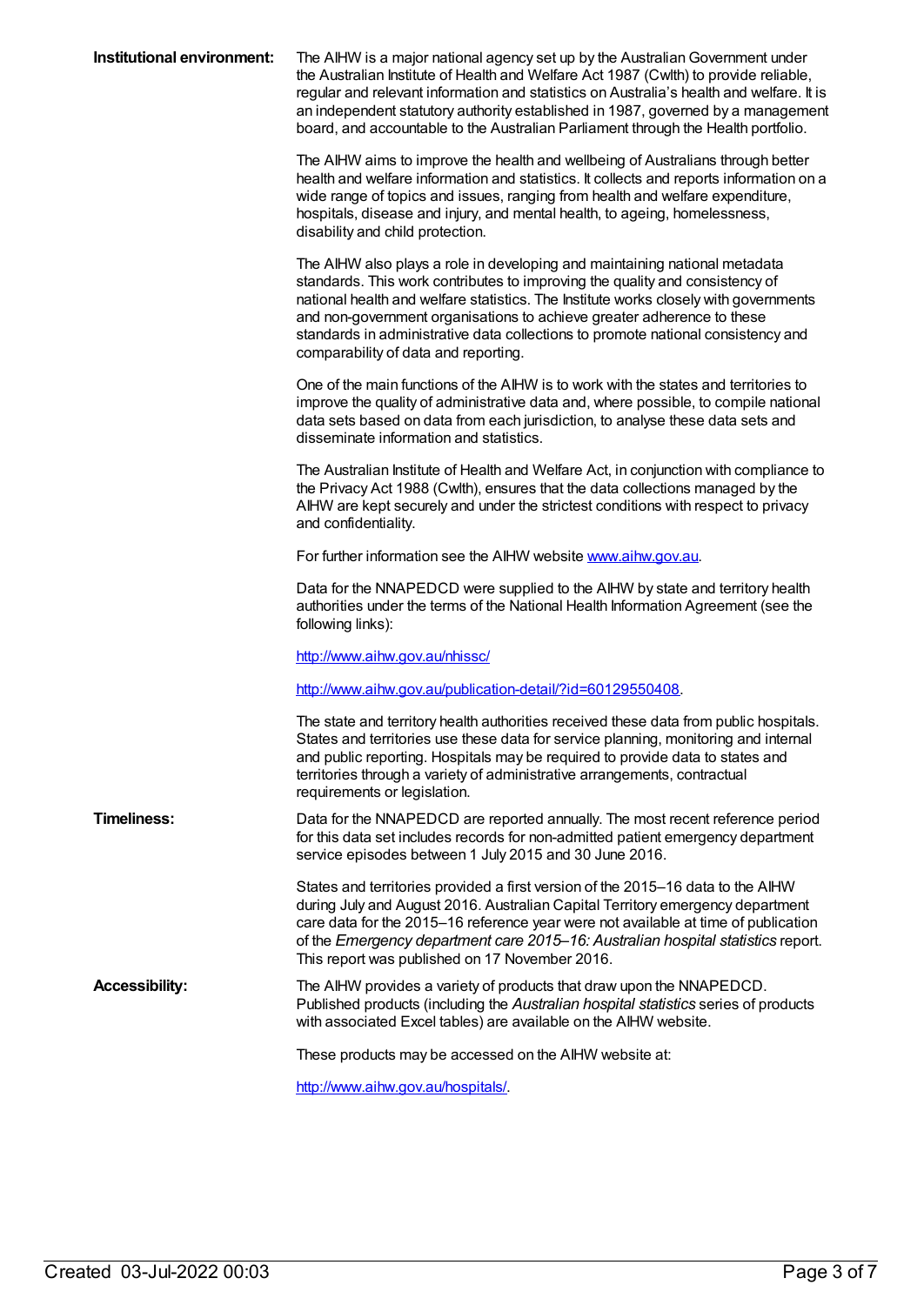**Interpretability:** Metadata information for the NAPEDC NMDS and DSS are published in the AIHW's Metadata Online Registry (METeOR) and the *National health data dictionary*.

> METeOR and the *National health data dictionary* can be accessed on the AIHW website at:

[/content/index.phtml/itemId/181162](file:///content/181162)

<http://www.aihw.gov.au/publication-detail/?id=60129550408>.

**Relevance: Scope and coverage**

*Scope*

From 2013–14, the scope of the NAPEDC NMDS (and the DSS for 2015–16) has been patients registered for care in emergency departments in public hospitals where the emergency department meets the following criteria:

- purposely designed and equipped area with designated assessment, treatment and resuscitation areas
- ability to provide resuscitation, stabilisation and initial management of all emergencies
- availability of medical staff in the hospital 24 hours a day
- designated emergency department nursing staff 24 hours a day, 7 days a week, and a designated emergency department nursing unit manager.

Patients who were dead on arrival are in scope if an emergency department clinician certified the death of the patient. Patients who left the emergency department after being triaged and then advised of alternative treatment options are in scope.

The scope includes only physical presentations to emergency departments. Advice provided by telephone or videoconferencing is not in scope, although it is recognised that advice received by telehealth may form part of the care provided to patients physically receiving care in the emergency department. Also excluded from the NMDS is care provided to patients in general practitioner co-located units.

The following episodes are included in the NMDS, but are excluded for the DSS:

- where only a clerical service is provided to people supporting a pre-arranged admission
- where people are awaiting transit to another facility and receive no clinical care.

These differences in scope are reflected in the domain values for the data elements *Type of visit* and *Episode end status*.

For 2012–13 and earlier years, the scope of the NAPEDC NMDS was nonadmitted patients registered for care in emergency departments in public hospitals that were classified using the AIHW's previous peer group classification as either Peer Group A or B, in the *Australian hospital statistics* publication from the preceding financial year.

#### *Coverage of the NNAPEDCD*

For 2014–15, it is estimated that about 88% of emergency occasions of service were reported to the NNAPEDCD (based on emergency occasions of service reported to the National Public Hospital Establishments Database (NPHED) for 2013–14). For Victoria, the estimate was based on the numbers of occasions of service reported to the NPHED for 2012–13. A more accurate coverage estimate for 2015–16 is not available as the total numbers of emergency occasions of service was not reported to the NPHED for 2014–15.

Coverage of the NNAPEDCD varies by remoteness area of the hospital. In 2014– 15, coverage ranged from 100% of emergency occasions of service reported for hospitals in *Major cities* to 18% for hospitals in *Very remote* areas.

*Overlap between the NNAPEDCD and the National Hospital Morbidity Database (NHMD)*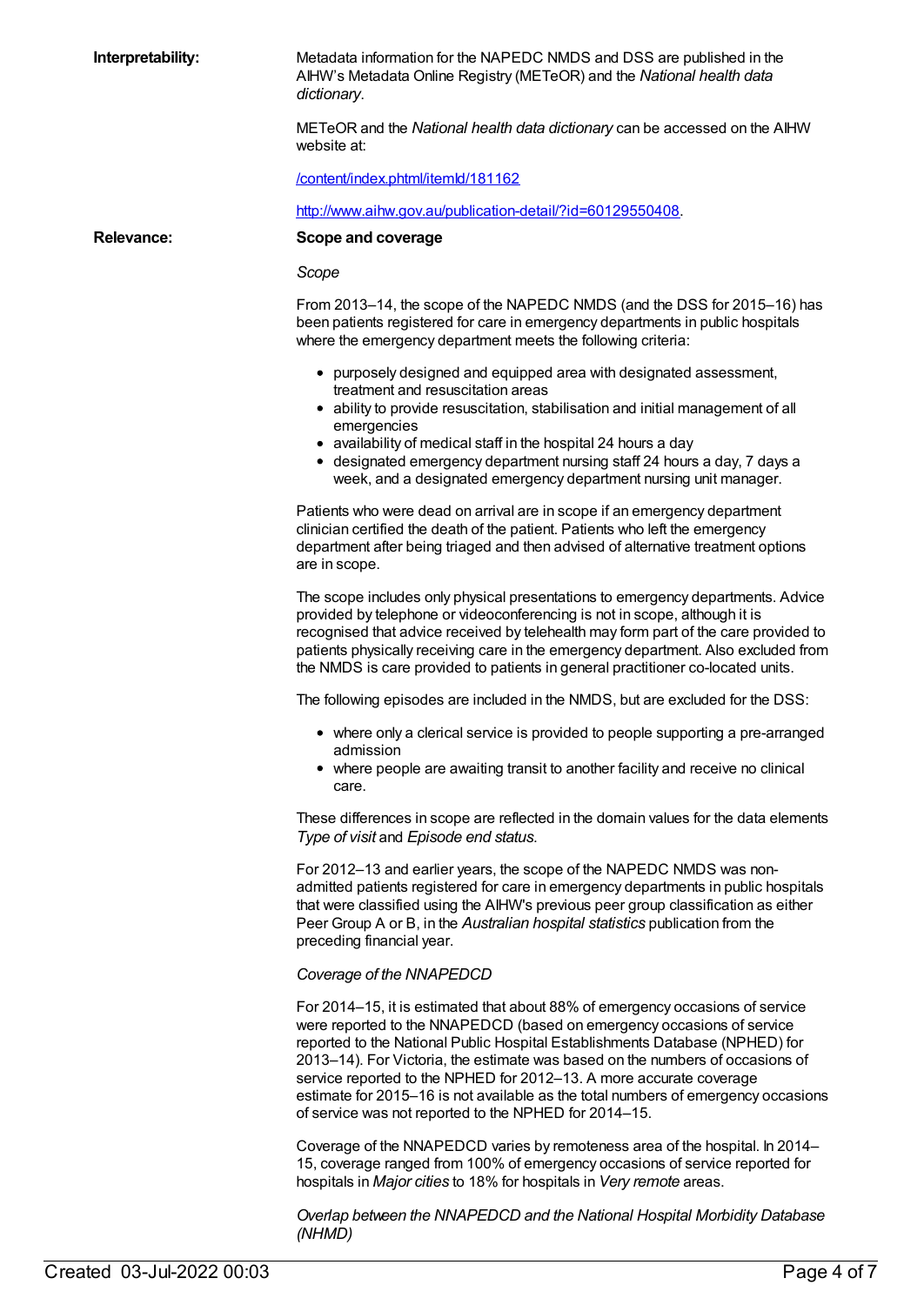The care provided to patients in emergency departments is, in most instances, recognised as being provided to non-admitted patients. Patients being treated in emergency departments may subsequently become admitted (including admission to a short stay unit, admission to elsewhere in the emergency department, admission to another hospital ward, or admission to hospital-in-the-home). All patients remain in-scope for this collection until they are recorded as having physically departed the emergency department, regardless of whether they have been admitted. For this reason there is an overlap in the scope of the NNAPEDCD and the admitted patient care data held in the NHMD.

#### **Limitations of the NNAPEDCD**

Although the NNAPEDCD is a valuable source of information on emergency department care, the data have limitations. For example, sick or injured people who do not present to emergency departments are not included. Persons who present to an emergency department more than once in a reference year are counted on each occasion.

Because the scope of the collection is limited to emergency departments that meet the nationally agreed criteria above, most of the data provided to the NNAPEDCD relates to emergency department care provided to people living in *Major cities*. Consequently, the collection may not include data for emergency services provided in areas where the proportion of Indigenous people (compared with other Australians) may be higher than average. Similarly, disaggregations by socioeconomic status and remoteness should be interpreted with caution.

#### **Performance indicator reporting using the NNAPEDCD**

The NNAPEDCD is the source of information for two performance indicators for the National Healthcare Agreement, and other national performance reporting.

#### **Accuracy: Data validation**

States and territories are primarily responsible for the quality of the data they provide. However, the AIHW undertakes extensive validations on receipt of data. Data are checked for valid values, logical consistency and historical consistency. Where possible, data in individual data sets are checked with data from other data sets. Potential errors are queried with jurisdictions, and corrections and resubmissions may be made in response to these queries. The AIHW does not adjust data to account for possible data errors or missing or incorrect values, except as stated.

#### **Quality of Indigenous identification**

The quality of the data reported for Indigenous status in emergency departments has not been formally assessed; therefore, caution should be exercised when interpreting these data.

#### **Variation in reporting practices**

#### *Type of visit*

The reporting of *Type of visit* by state or territory varied. Not all states and territories reported presentations for all types of visit category.

#### *Episode end status*

The reporting of *Episode end status* by state or territory varied. South Australia did not use the *Episode end status* value—*Dead on arrival*.

Before 2012–13, New South Wales did not report against the episode end status *Died in emergency department* (see 'Coherence').

*Waiting timeto commencement of clinical care*

For 2015–16, a waiting time to commencement of clinical care could not be calculated for about 93,000 records (for which waiting times are applicable) due to missing or incorrect values (for example, for time of presentation or commencement of clinical care). Waiting times information could not be calculated for 1 *Public acute group B hospital* in Western Australia, which reported about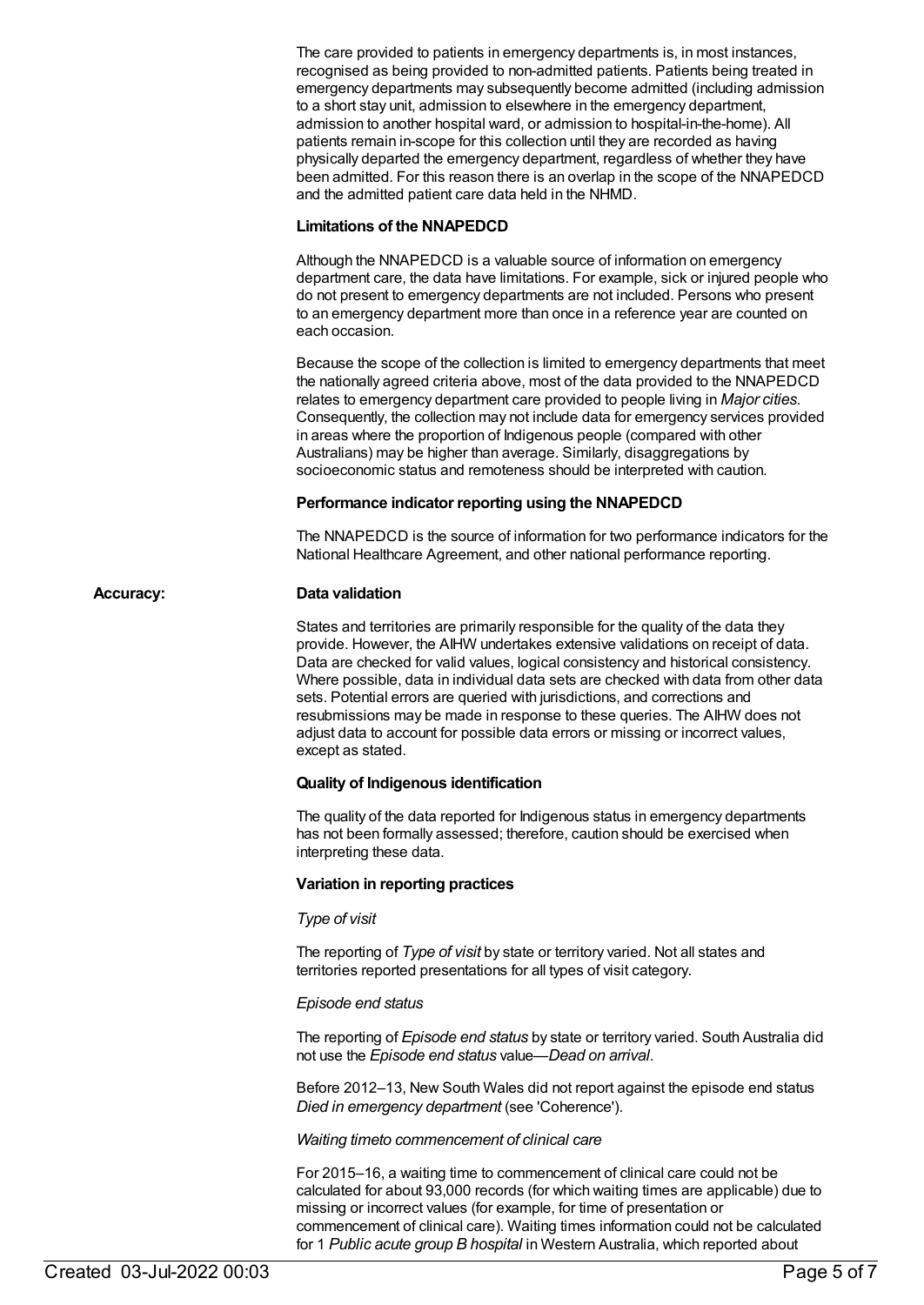43,000 emergency department presentations.

#### *Duration of clinical care*

Duration of clinical care could not be calculated for about 117,000 records due to missing or incorrect values (for example, for time of episode end or commencement of clinical care or time of episode end).

#### *Length of emergency department stay*

The length of emergency department stay could not be calculated for about 6,600 records (mostly in New South Wales) due to missing or incorrect values (for example, for time of presentation or physical departure).

#### *Diagnosis information*

For 2015–16, 95% of records reported to the NNAPEDCD included diagnosis information (approximately 352,000 records did not have a principal diagnosis reported). Diagnoses were reported using a variety of classifications. The majority of records (67%) were reported using one edition or another of the *International Statistical Classification of Diseases and Related Health Problems, Tenth Revision, Australian Modification* (ICD-10-AM).

The quality of the information provided for emergency department principal diagnosis data has not yet been fully assessed. Therefore, these data should be interpreted with caution.

#### **Geography**

#### *Area of usual residence*

The NAPEDC NMDS and DSS for 2015–16 specified that states and territories should provide the Statistical Area Level 2 (SA2) of usual residence of patient. The SA2 is a geographical unit under the Australian Statistical Geography Standard (ASGS). The ASGS was introduced in 2011 by the Australian Bureau of Statistics (ABS).

Not all states provided information on the area of usual residence of the patient in the form of an SA2 code for all presentations. Where necessary, the AIHW mapped the supplied area of residence data for each presentation to an SA2 and then to a remoteness area category based on ABS ASGS correspondences and Remoteness Structures for 2011. These mappings were done on a probabilistic basis. Because of the probabilistic nature of the mappings, the SA2 and remoteness areas data for individual records may not be accurate; however, the overall distribution of records by geographical area is considered useful.

#### *Socioeconomic status (SES) of area of residence*

SES is based on the SA2 of usual residence of the patient, mapped to Socio-Economic Indexes for Areas (SEIFA) 2011. Where data are reported by SEIFA categories (e.g. SES quintiles) categories were assigned on the basis of ranking within the nation, not within the individual state/territory.